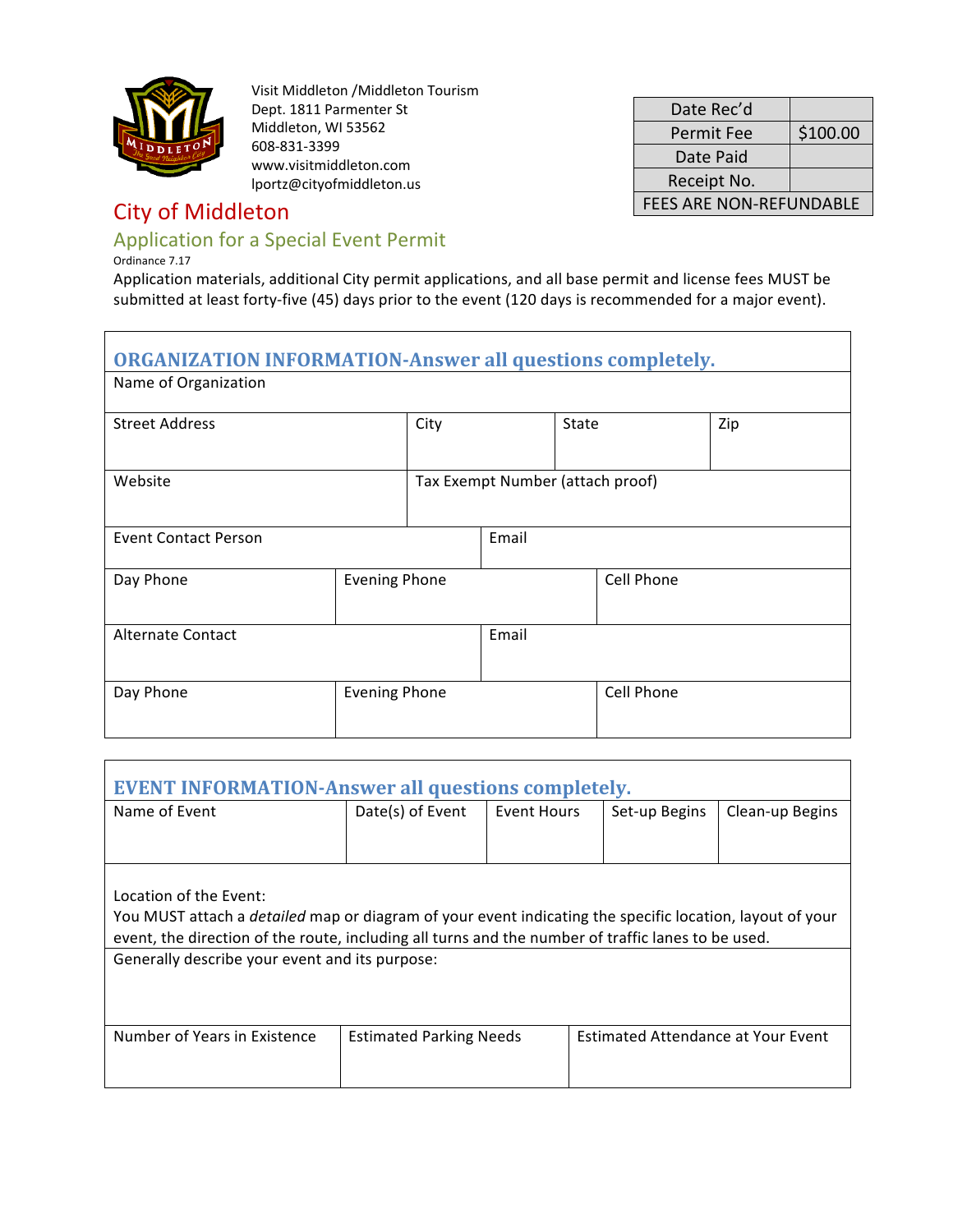| <b>ADDITIONAL INFORMATION</b>                                                                                                                     |           |            | Find out more information about<br><b>Middleton Forms and Permits</b>                                                                                                       |
|---------------------------------------------------------------------------------------------------------------------------------------------------|-----------|------------|-----------------------------------------------------------------------------------------------------------------------------------------------------------------------------|
|                                                                                                                                                   | <b>NO</b> | <b>YES</b> | Action to be taken:                                                                                                                                                         |
| Was a Special Event Permit ever previously approved or<br>denied for this event?                                                                  |           |            |                                                                                                                                                                             |
| Will there be outdoor amplified sound?<br>Ordinance 7.15                                                                                          |           |            | \$50 Outdoor Amplified sound permit                                                                                                                                         |
| Will alcohol be sold, served or consumed?<br>Ordinance 7.08                                                                                       |           |            | \$10 Temporary Class B (Picnic)<br>License Fee (for non-profits)                                                                                                            |
| Do you have a Security/Emergency Plan?                                                                                                            |           |            | For alcohol related permits only.                                                                                                                                           |
| Are you requesting any City street(s) to be closed to<br>traffic? Ordinance 7.17(7), 7.17(8)(k) & 7.17(9)                                         |           |            | \$100 fee. Prepare traffic control<br>plan in conformance with MUTCD.                                                                                                       |
| Will your event use portions of County or State roads?<br>Ordinance 7.17(8((c)                                                                    |           |            | Provide a copy of the County<br>or State Permit                                                                                                                             |
| Will there be people working/directing traffic in the<br>streets?                                                                                 |           |            | Safety Vests must be worn                                                                                                                                                   |
| Will your event require guest or attendee vehicle<br>parking and/or shuttles? Ordinance 7.17(11)(c)                                               |           |            |                                                                                                                                                                             |
| Will park, conservancy land, or trails be used?                                                                                                   |           |            |                                                                                                                                                                             |
| Have you reserved the park, pavilion, or any other city<br>facilities for this purpose?<br>Ordinance 21.02                                        |           |            | Park rental fees vary and<br>require an agreement form                                                                                                                      |
| Will items or services be sold or given away at the<br>event?                                                                                     |           |            | \$10 Outdoor Temporary Sale Permit<br>Ordinance 10.48(2)(x)(iii)and/or<br>Fee<br>\$50 Solicitor/Direct Seller Permit Fee<br>Ordinance 7.05                                  |
| Will items or services sold at your event present<br>unique liability issues (e.g. body piercing, massage,<br>tattoo, etc.)<br>Ordinance 7.11     |           |            | Provide a copy of the State License                                                                                                                                         |
| Does this event involve a plan for tents, stages, or<br>temporary structures?<br>NO INFLATABLE BOUNCE HOUSES ALLOWED ON<br><b>PUBLIC PROPERTY</b> |           |            | Must contact Diggers Hotline to<br>have the area marked. Other lines<br>may be required to be located by<br>City Utility Department for a fee<br>Site plan may be required. |
| Does your event include food concession, preparation<br>areas, and/or do you intend to cook food in the event<br>area?                            |           |            | The food vendors will need to be<br>licensed through the state.                                                                                                             |
| Will there be open flame cooking in booths or trailers?<br>Fire Code                                                                              |           |            | Middleton Fire Department will<br>need to be notified.                                                                                                                      |
| Will there be mobile food carts at your event?                                                                                                    |           |            | \$500 Annual/\$75 per event<br><b>Mobile Establishment Permit</b>                                                                                                           |
| Does your event include the use of fireworks, rockets,<br>lasers, or other pyrotechnics? Wis. Stat. 167.10                                        |           |            | \$250 Fireworks Permit Fee and a<br>\$1 million insurance bond                                                                                                              |
| Will Liquefied Petroleum Gas (i.e. Propane) be used?<br>Ordinance 5.13                                                                            |           |            |                                                                                                                                                                             |
| Will there be any temporary electrical wiring used?<br>Ordinance 12.09                                                                            |           |            | \$50/base Electrical Permit Fee                                                                                                                                             |
| Will there be a need for additional refuse or recycling<br>containers?                                                                            |           |            | Arrange for your own refuse/recycling<br>containers through Pellitteri or any<br>other hauler, at your own cost.                                                            |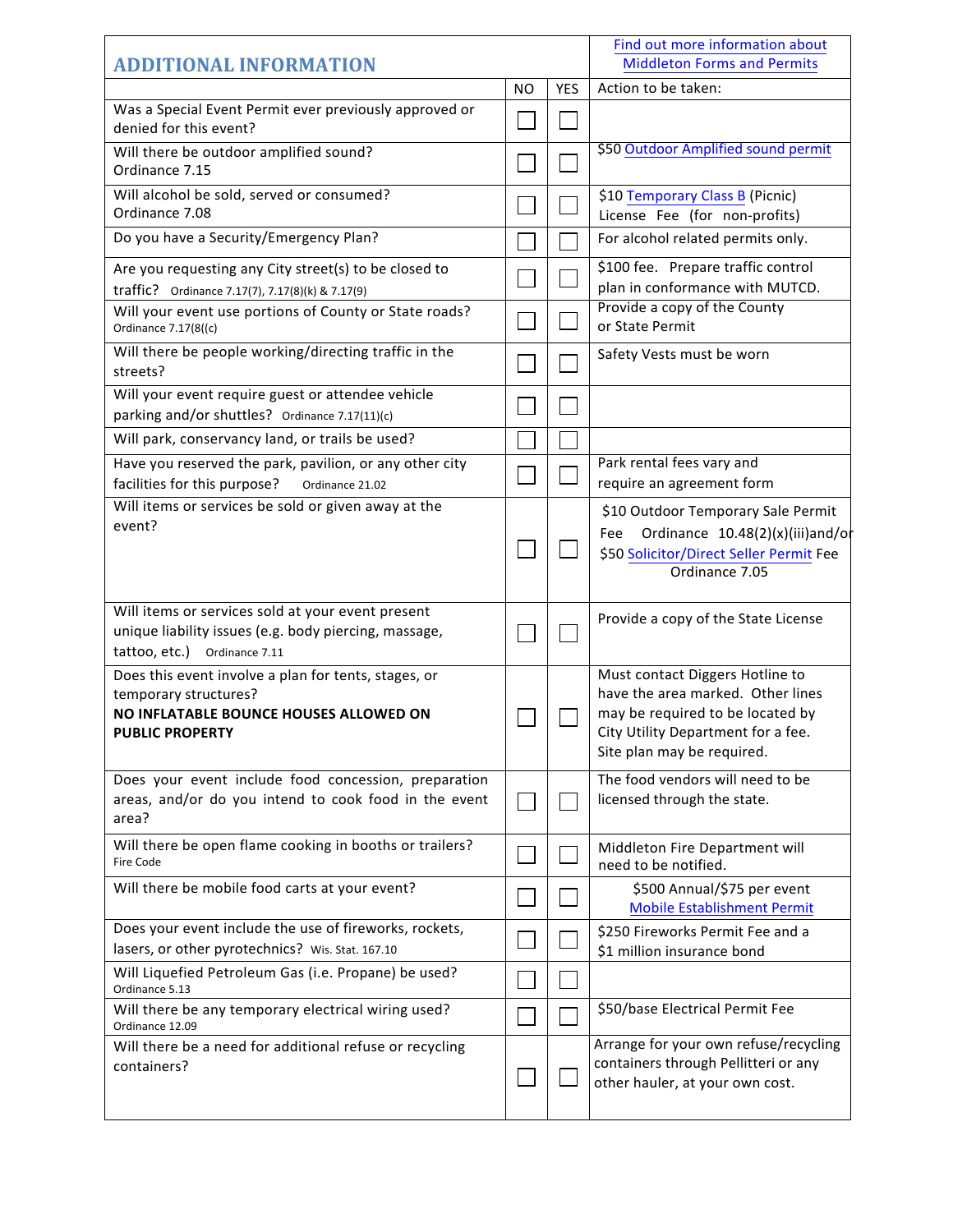| Do you plan to provide portable toilets at your event?<br>Ordinance 6.04                                                                                                                          |              |              | Ratio 1 to 100 or 1 to 50 for<br>Alcohol Focused Events.                                           |
|---------------------------------------------------------------------------------------------------------------------------------------------------------------------------------------------------|--------------|--------------|----------------------------------------------------------------------------------------------------|
| Does this event involve banners/signage?<br>Ordinance 22.04 & 22.10                                                                                                                               |              |              | \$25 Temporary Sign Permit                                                                         |
| Will there be a clear path of travel (min. 18' wide) for<br>emergency vehicles throughout your event venue?                                                                                       |              |              |                                                                                                    |
| Will your event involve the use of traffic safety<br>equipment, signs or barricades?<br>Ordinance 8.08 & 7.17(9)(d) and (f)                                                                       |              |              | See Fee Schedule Traffic control<br>plan needs to be provided listing<br>all equipment being used. |
| Will hot air balloons be used at your event?                                                                                                                                                      |              |              | Please contact Middleton Municipal<br>Airport at Morey Field.                                      |
| Do your event plans include any casino games, bingo<br>games, drawing, or lottery opportunities?                                                                                                  |              |              |                                                                                                    |
| Have you met with community groups, residents,<br>businesses, places of worship, schools, Madison Metro<br>bus, postal service and other entities that may be directly<br>affected by your event? |              | Please List: |                                                                                                    |
| How are you marketing, promoting, or advertising the<br>event?                                                                                                                                    | Please List: |              |                                                                                                    |
| Have you obtained the Special Event Insurance?                                                                                                                                                    |              |              |                                                                                                    |
| Will your event require dedicated coverage by an<br><b>Emergency Medical Service Provider?</b>                                                                                                    |              |              |                                                                                                    |
| Are Police Services being requested?                                                                                                                                                              |              |              | <b>Briefly Describe Services</b><br>Requested:                                                     |

### **Additional Fees/Costs**

In addition to the aforementioned fees, Special Event sponsors will be charged for damage to grounds, buildings, and/or failure to pick up litter generated from the event.

- Damage to grounds includes but is not limited to car and truck rut repairs, skid steer rut repairs, or damage to berms/turf as a result of low riding vehicles. Repair of damage will be charged at the rate of \$40 per staff hour of repair, equipment and materials at cost (soil, seed, hay, etc.)
- Damage to buildings will include but is not limited to vandalism, defacement, and breakage to any buildings, fences, equipment, gardens, tables, trees, barrels, etc. Repair of damage will be billed at a rate of \$40 per staff hour of cleanA up. Equipment, materials and contractor services will be billed at cost (glass, wood, brackets, etc.)
- Event sponsors will be responsible for the pickA up and removal of all refuse and recyclables. If the Public Lands Department staff has to clean up following an event, the sponsor will be charged at a rate of \$40 per staff hour of cleanA up. Equipment, materials and contractor services will be billed at cost (garbage bags, special trash and recyclable service pickA up, etc.).
- Events requiring police services will be charged a service fee of \$30A \$60 per hour, per officer.